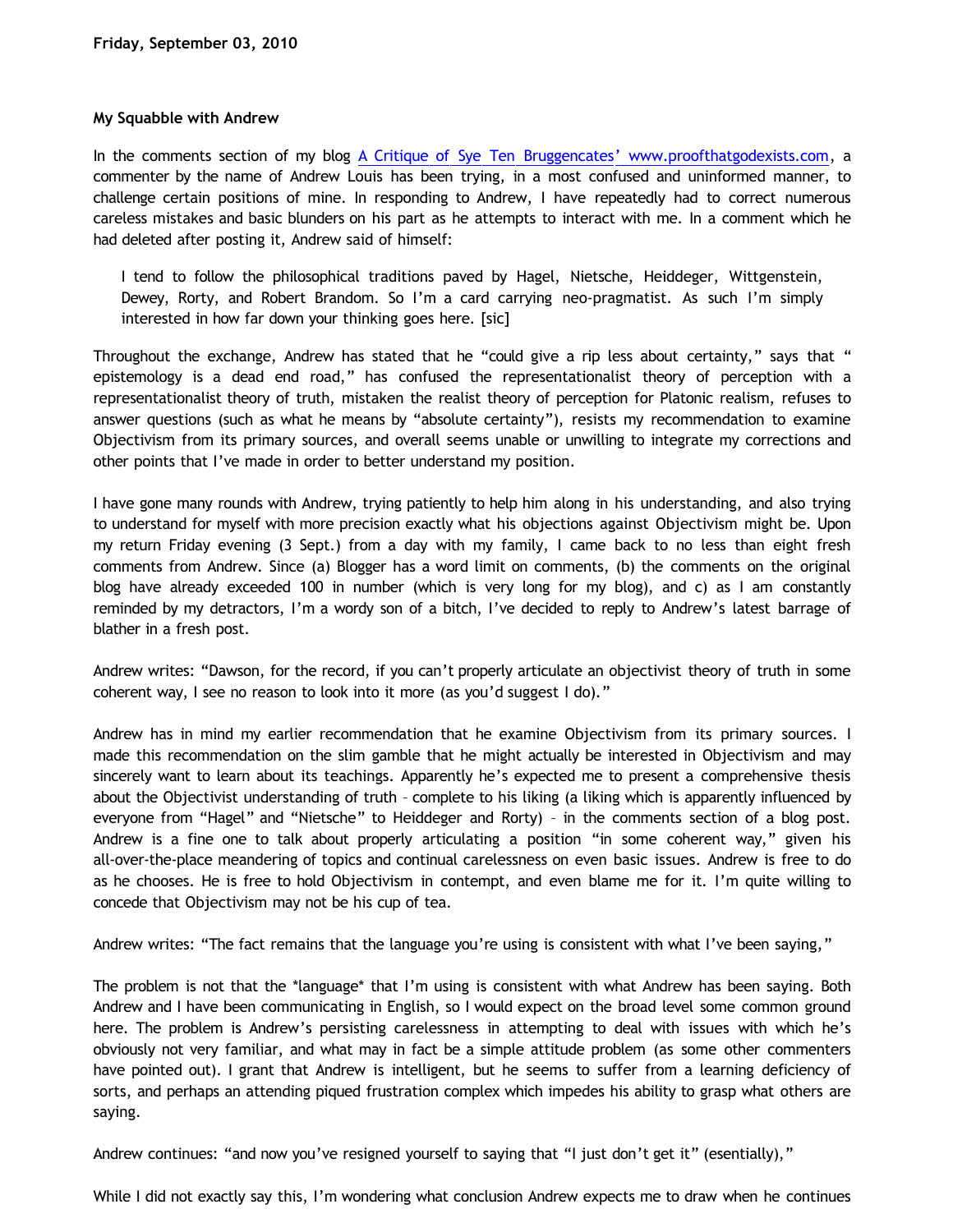to make the same mistakes that I've already corrected.

Andrew writes: "because you just can't speak to what your actual theory of truth even is."

Andrew writes this, even though I had stated quite clearly prior to this that *truth is a property of identification* and that *identification is a mental activity which involves a consciousness' interaction with the objects of its awareness*. Had Andrew questions about this conception of truth, I'd expect him to have posed them in subsequent comments. But he seems not even to have read it, for not only has he not inquired on it, he now says that I "can't speak to what [my] actual theory of truth even is." Of course, Andrew never did come out and ask "Dawson, what exactly is your theory of truth?" Rather, he has posed more pointed questions, such as "do you hold to the idea of 'absolute truths', i.e. truths that exist independently, exist not in relation to other things, not relative to other things, and are true for every possible circumstance," apparently hoping to elicit some answer that fits his pre-set repertoire of debating tactics.

Andrew tried to clarify his earlier statements about "representation": " When I use representation, I'm talking NOT about the relationship between object and perception per se, I'm talking about the relationship between TRUTH and what we say we're perceiving."

And that's why I emphasized the importance of the Objectivist theory of concepts, since before we have truth, we need to identify and integrate what we perceive in conceptual form. When we perceive a rock, for instance, we do not say "that rock is true" or "that rock is not true." Truth pertains to propositions, specifically propositions which identify some aspect of reality. Propositions are composed of concepts, so to relate truth to what we perceive, we need at least some discussion of how the mind moves from perception to statements about what we perceive. That's where concept theory comes in. But this seems to have gone right over Andrew's head.

Andrew writes: "And TRUTH, as we know it, is contained within the language practices that we have, the things we say, the facts we present etc.."

If truth is involved in our language practices, then this only confirms my previous point: that we need to have at least rudimentary understanding of the nature of concepts, for it is by means of concepts that we identify and integrate what we perceive, and it is concepts for which language is a code of visual/auditory symbols. Again, I tried to bring all these points to Andrew's attention, but it's all apparently gone right past him, as if he hadn't even read anything I had written in response to his queries.

Andrew writes: "The only manner with which you've addressed any of my objections is the same manner with which Sye addresses his, and that is to be a bully that just keeps re-asserting his prime axiom, and that is, that this thing of yours just is, with no real reason at all to accept it."

While I have not had the pleasure of observing Sye addressing Andrew's objections (I'm reminded of late night B movies involving alien women and mud wrestling), I don't think Andrew's statement here is very fair. For one, I've given Andrew the benefit of the doubt (perhaps wrongly) that he is seriously interested in learning more about my position. I've been patient to step him through some of Objectivism's fundamentals (it's clear he's never studied it for himself), correct many of his basic blunders (I've had to restrain myself here), and relate the issues he's raised to the role of the axioms in grounding knowledge. None of this is the action of a "bully," and my responses to Andrew's objections cannot honestly be likened to "just keeps re-asserting his prime axiom," nor can Andrew honestly say that there's no reason to accept the axioms – for instance, as I pointed out, they identify in the broadest possible terms the fact that there is a reality, that the objects which exist in reality are what they are independent of consciousness, and that consciousness is consciousness of some object(s). There are some reasons right there (as if they needed to be pointed out). In addition, in discussions throughout the comments section, I've noted the fact that denying the axioms is self-refuting, which is a confirming reason. I've also pointed out that the axioms are conceptually irreducible, which confirms their status as axioms – they are the bedrock of knowledge, assuming no prior knowledge. (Knowledge \*of what\*? \*Whose\* knowledge?) Again, either Andrew's been reading but is not able to integrate any of these points, or he's ignoring them – perhaps deliberately – and proceeding to raise questions which in fact many of these points do in fact address already.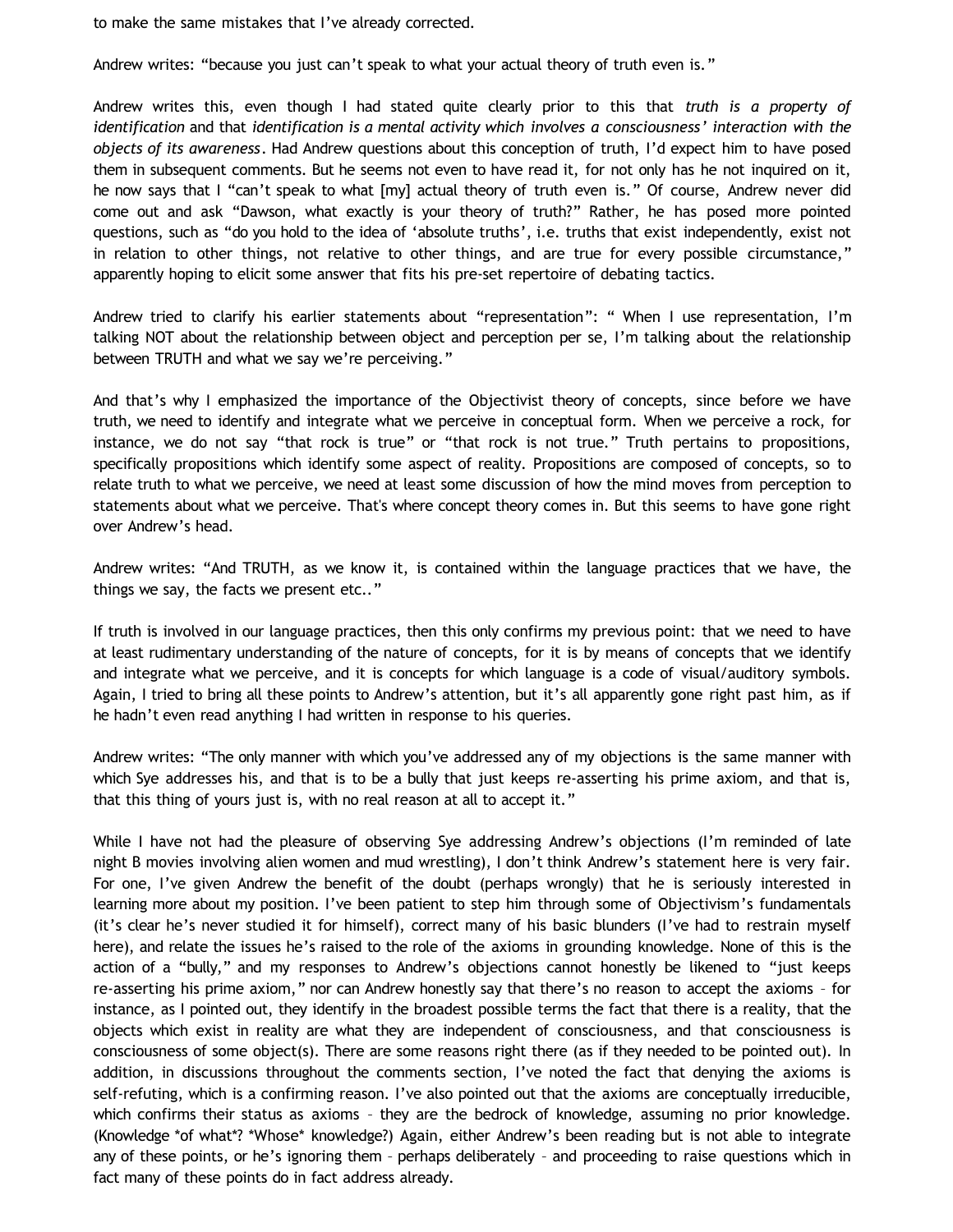When Andrew wrote: "But you're still adhereing (which is the point) and you still have not accounted for that adhering."

I responded to him, asking: "How do you know this, Andrew? Are you certain that I've not accounted for the adhering that I've spoken about?"

Andrew then replied: "That response is Sye TenB 101, for those who have debated with Sye."

Sye checked out of the discussion a long time ago, choosing not to interact with my critique of his "proof." In the comments discussion, Andrew and I have been debating, or at least discussing. And the response I threw back in his face is Andrew Louis 101. Observe:

Consider Andrew's 1 Sept. comment, in response to my points about the nature of universality, he replied " Really? How do you know that?"

Similarly, in a later comment of Andrew's which he apparently deleted, he wrote: "You are saying that existence is in itself, self evident. BUT, how do you know that? … how do you know that 'A' cannot be both 'A' and '/A' at the same time? If you say it's self evident, that it's an axiom, or axiomatic I can simply ask, ' How do you know that'."

In one of his 2 Sept. comments, Andrew wrote: "How do you know that the 'coded' sound that funnels from the mouth amounts to anything like an adherence to anything?"

He states that this question ("How do you know that?") is "Sye TenB 101," and refers to Sye's debating tactics as that of "a bully," also calling this question "pure intellectual dishonesty." If it's dishonest and bullyish when Sye or I ask it, why isn't it also dishonest and bullyish when Andrew asks it?

Apparently Andrew doesn't think that I should be allowed to ask the same kind of questions he expects me to drop everything and answer to the satisfaction of his nebulous, unstated standards. But I do reserve the right to ask questions of my interlocutors. And I don't think I was being dishonest when posed my questions above.

Recall that Andrew had written: "But you're still adhereing (which is the point) and you still have not accounted for that adhering."

He's saying that I'm doing something and not accounting for what I'm doing. So he has accused me of some failing. I just want to know how he knows that I've done this. It's noteworthy (if not telling) that he not only resists addressing the question, but takes umbrage to it, as if he should be able to make assertions about someone else's alleged failure to account for something without anyone questioning how he might know this.

But I'm not throwing this question back in Andrew's face just to be an annoyance, or to throw him off, as perhaps Sye or other apologists would do. Rather, I want to know – given all the corrections I've had to make of Andrew's statements, his persistent carelessness with the issues, and his obvious unfamiliarity with even the fundamentals of Objectivism – how he can still come back and declare that I'm doing something without having accounted for it. Also, such questions would provide Andrew the opportunity to show us what he knows about how one acquires and validates knowledge, which is a core issue to the discussion. So it's a live question, one which he's apparently unwilling to address.

And yes, he has asserted his charges as incontestable certainties (that he becomes so incensed when his accusations are questioned indicates that he doesn't think they should be doubted), which makes me wonder – given his multiple inquires about how I know something and his repeated insistence that he "[doesn't] care... about certainty" – how he can know what he claims with such apparent certainty.

Andrew wrote: "Let's take language for example. You've explicitly stated that what you're perceiving is actual things in themselves."

Andrew wants to "take language for example," but then inquires about my position on perception. (I'm just trying to follow him here; he doesn't make it easy.)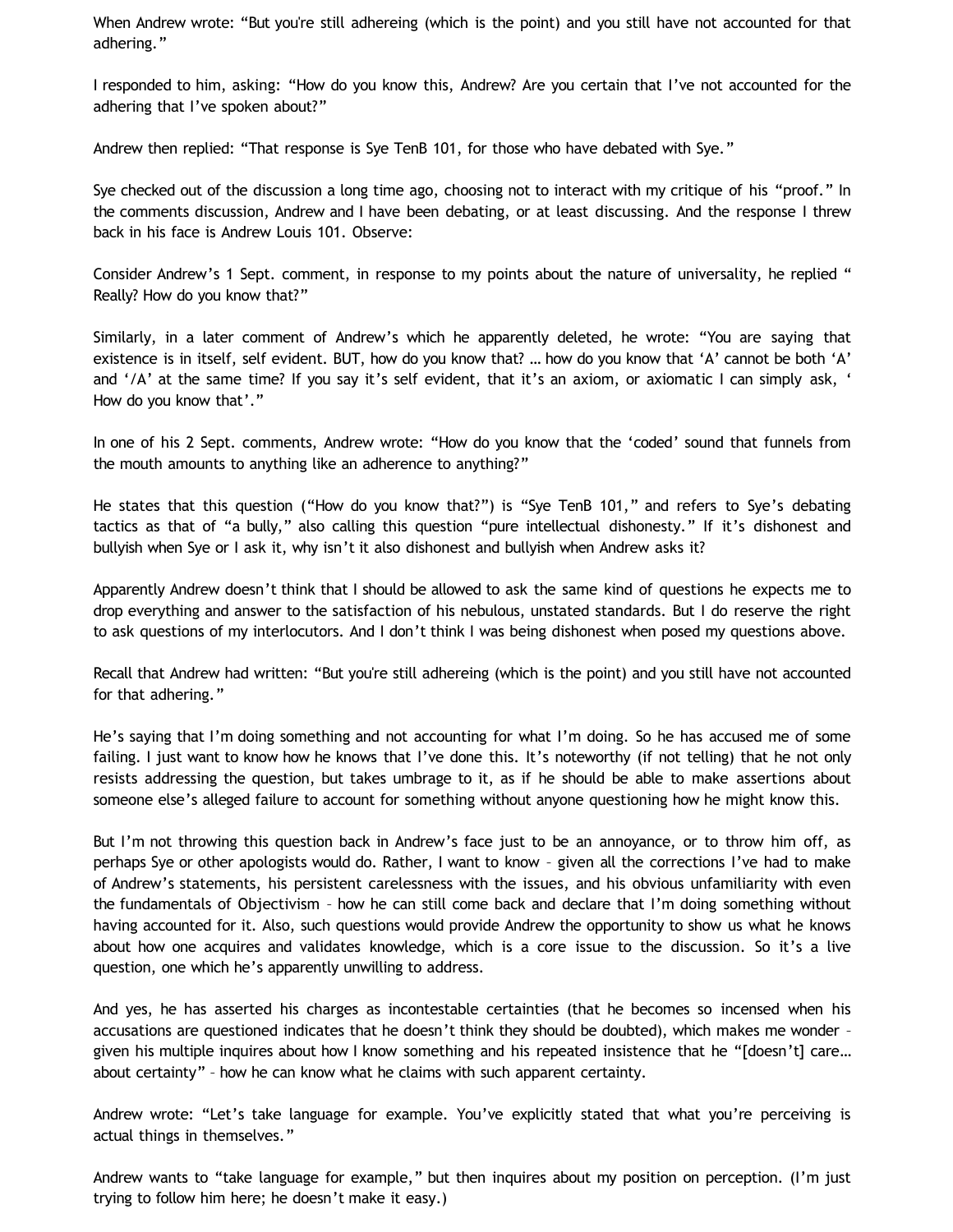I don't know where Andrew thinks I've "explicitly stated" that the objects I perceive are "actual things in themselves." Can he show me where I've "explicitly stated" this? Or is he assuming I said this when perhaps I really haven't?

(Let me give you a hint here, Andrew: "Thing-in-itself" ("Ding an sich") is a Kantian idea. Objectivists are not Kantians.)

Andrew: "If that's true, then it follows (no matter how you make the connections) that truth (what we speak as a matter of fact) are representations, or adherences of/to those perceptions of things in themselves."

In one of my replies to Andrew from last night, I posed a question to him point blank: "What exactly do you mean by 'truth'?" Andrew has not answered this question.

But his above question makes me curious: Is it the case that he defines "truth" as a "representation"? Or does he define it in some other way? What is a "representation" as Andrew is using it here?

I ask these questions because Andrew comes across as continually trying to find fault with my position while never really demonstrating that he's grasped either it or the many corrections I've had to make on his attempts to interpret my position. I stated that truth is a property of identification. Rand defines truth very generally as "a recognition of reality" (*Atlas Shrugged*) – not a "representation" of reality. Andrew seems to be trying to assess my position by measuring it against a conception of truth which my position may in fact reject. (I say "may" here because I suspect this is the case, but it remains to be confirmed based on further clarification on Andrew's part as to what he actually has in mind.)

Andrew asked: "If you say that-that actually isn't true, then on what basis can you assert that what you're perceiving is actually a thing in itself?"

Again, "thing in itself" is a Kantian idea which Objectivism rejects. But let's trim that off Andrew's question to make it read as follows: "on what basis can you assert that what you're perceiving is actually a thing?"

To explore this, let us ask a more fundamental question: What does it mean to perceive? Does it make sense to say that when we perceive, we perceive *nothing*? Is there such a thing, on Andrew's view, as consciousness without anything to be conscious of?

Objectivism emphatically rejects the view that there's such a thing as consciousness without anything to be conscious of. On the contrary, Objectivism recognizes that consciousness always has an object. (I know, Andrew's going to ask "How do you know?" which is really code for "Prove it" – but since this recognition is axiomatic, the fact that it is an axiom answers both challenges. Of course, if Andrew thinks there's such a thing as consciousness without anything to be conscious of, I invite him to explain his view on this.)

So, since perception is a type of conscious activity, and consciousness is consciousness *of an object*, perception is always perception *of an object*. (Recall how upset Andrew got when I had earlier written " perception is perception of an object" – continually demonstrating his failure to recognize the prepositional phrase "of an object" included in this statement? I had to make this point explicit because it was clear to me that he had not been grasping it.) So if I'm perceiving, I must be perceiving *something*. I must be perceiving *an object*.

Now Andrew asks: "on what basis can you assert that what you're perceiving is actually a thing in itself" which implies a Kantian view which Objectivism rejects. If we slash off the Kantian presupposition and ask instead: "on what basis can you assert that what you're perceiving is actually a thing?" I can remind him of the axiom of consciousness (consciousness is consciousness \*of something\*, perception - which is a conscious activity – is perception \*of some thing\*) and also point out the fact that the concept 'thing' (a concept which Andrew's question uses) is very broad, very open-ended, and includes any object that I might perceive. If I'm perceiving, then I must be perceiving an object, and if I'm perceiving an object, there's no offense in using the concept 'thing' to denote that object, be it a book, a tree, a house, my wife, a stack of waffles, etc.